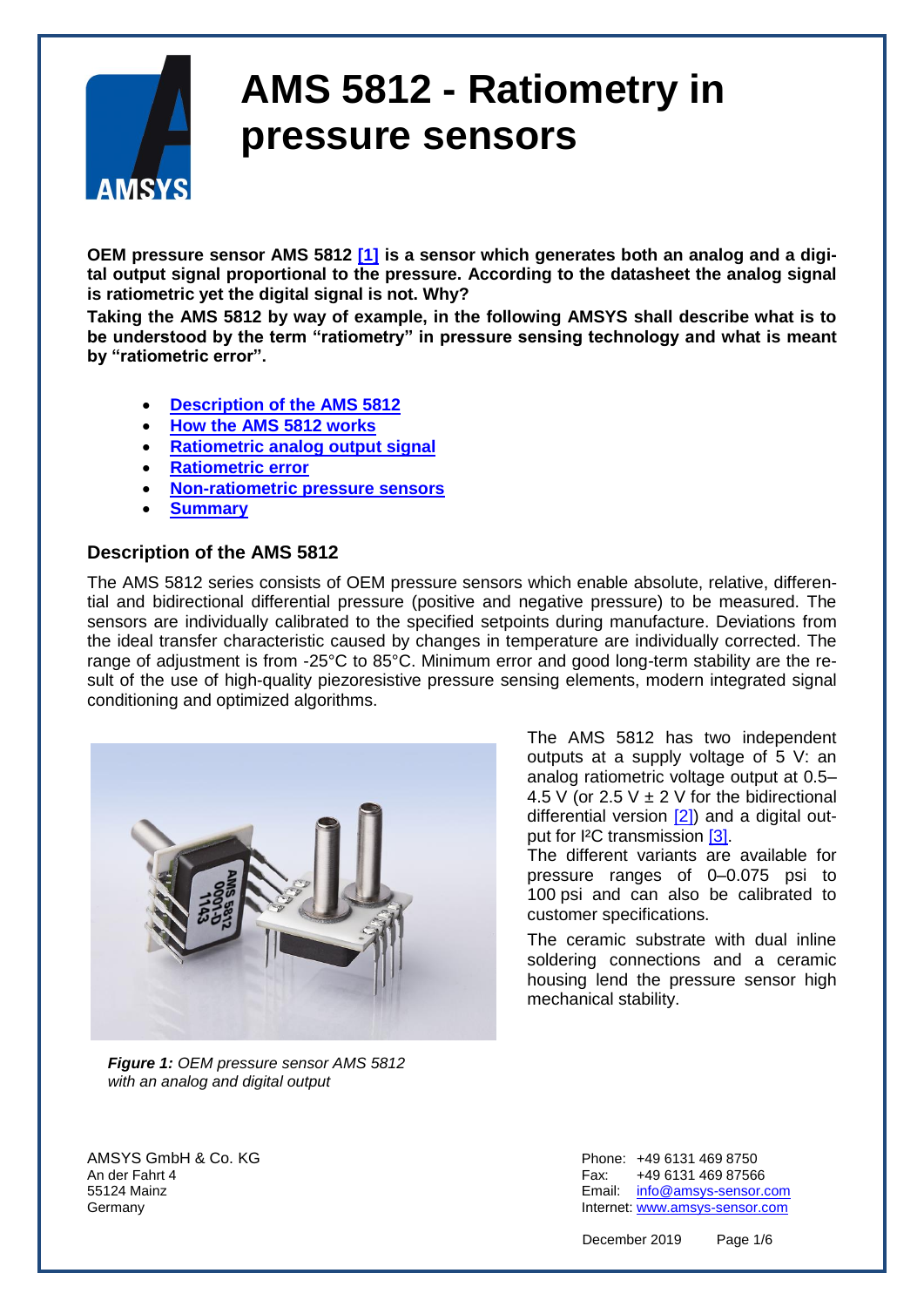<span id="page-1-0"></span>

#### **How the AMS 5812 works**

Pressure is measured on the AMS 5812 by a modern, piezoresistive silicon pressure sensing element. Here, the pressure applied to the MEMS or microelectromechanical system sensing element is converted into an analog signal which is almost proportional to the applied pressure. This voltage signal is then amplified by the CMOS ASIC (see *Figure 2*) and converted into a digital value in the downstream ADC. On the AMS 5812 the resolution of the ADC is 16 bits.



*Figure 2: circuit diagram of the AMS 5812 OEM pressure sensor*

In order to obtain standardized output values, the digitized signals are electronically calibrated in the microprocessor block, temperature compensated and linearized. During calibration and prior to delivery correction coefficients are determined at various pressures and temperatures for each individual sensor regarding the ideal transfer characteristic and stored in the EEPROM. The temperature is measured directly on the sensing element in contact with the measurement medium, thus yielding a value which is practically undistorted.

The program in the integrated microprocessor cyclically compensates for the digital pressure signal based on the respective pressure and temperature values with the help of the correction coefficients. The calibrated values are written to the ASIC output register and continuously updated, typically every 0.5 ms. Both the pressure and temperature are available as digital data, with the pressure also converted into an analog voltage signal by a downstream (11-bit) DAC.

#### **Ratiometric analog pressure sensing element signal**

In the first approximation the following equation applies to the output voltage of piezoresistive sensing elements, such as those used in the sensors in the AMS 5812 series:

$$
V_{Mz} = S \cdot P \cdot V_{CC} \tag{1}
$$

where  $S =$  the sensitivity of the sensing element,  $P =$  pressure and  $V_{CC} =$  the supply voltage. It is evident that the output signal of the piezoresistive silicon sensing element  $V_{M_z}$  is directly proportional to supply voltage  $V_{cc}$  and applied pressure P, i.e.  $V_{Mz} = f(P, V_{cc})$ . This means that the sensor element signal changes in sync with changes in the supply voltage, among other things, an effect described as "ratiometricity".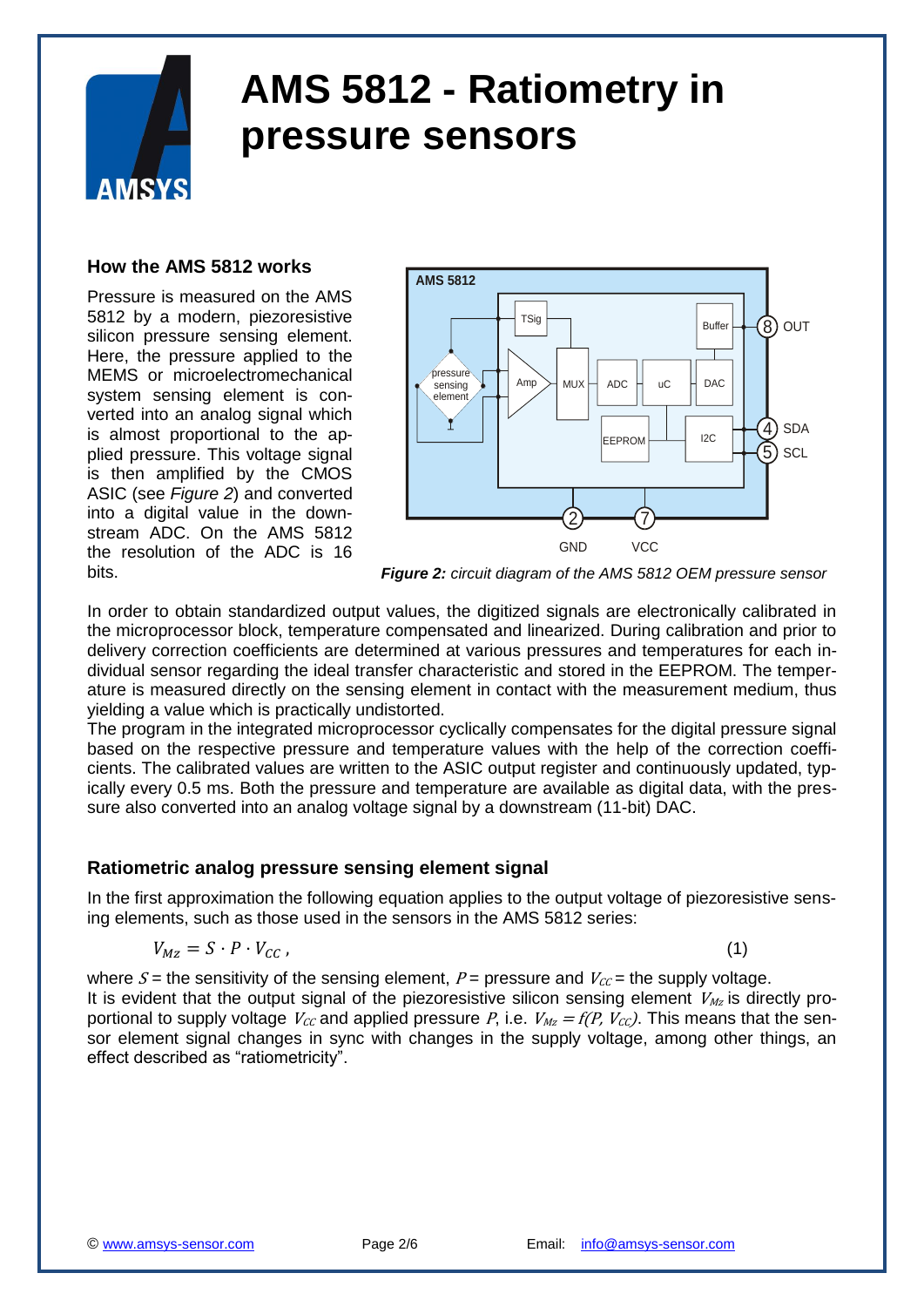

If, for example, supply voltage  $V_{CC}$  changes by  $\pm$  5% to  $V_{CC,I}$ , output signal  $V_{Mz}$  of the pressure sensing element changes in the same ratio. The following ratiometric condition applies:

$$
\frac{V_{CC,1}}{V_{CC}} = \frac{V_{Mz,1}}{V_{Mz}}.
$$

.  $(2)$ 

### **Non-ratiometric digital output signal**

Most modern-day sensors use a microprocessor switched after the analog amplifier for signal conditioning. An analog-to-digital converter (ADC) is thus needed between the sensing element and the processor.

The ADC generally has three inputs for analog voltages. These are as follows:

- The pressure-dependent output voltage  $V_{Mz}(P)$  of the sensing element to be measured
- Upper reference voltage  $V_{Ref+}$
- Lower reference voltage  $V_{Ref}$ .

The input value of the ADC to be converted is equivalent to sensing element output voltage  $V_{Mz}$ . The upper reference voltage is either the processor's operating voltage  $V_{CC}$  or an applied external reference voltage. This limits the maximal measurable input voltage. For reasons of cost it is of course prudent to use operational voltage  $V_{CC}$ . Lower reference voltage  $V_{Ref}$  is either the processor's ground ( $V_{ground}$ ) or an alternative external reference voltage. For the ADC this represents the offset.

The ADC digitizes the analog output signal from the sensing element in relation to its reference voltage  $V_{Ref+}$ . At the same analog input value and identical resolution but with a smaller reference voltage the digital value at the ADC output increases and vice versa.

If we initially only consider the sensor element and AD converter, the digitized value downstream of the ADC depends on the pressure, resolution and ratio of the sensor element signal to the reference voltage.

$$
DC_{out} = V_{MZ}(P)/V_{Ref+}
$$
\n(3)

If supply voltage  $V<sub>S</sub>$  of the sensor element and reference voltage  $V<sub>Ref</sub>$  of the ADC change synchronously (e.g.  $V_{Ref+}= V_{CC}$ ), the ratio of the sensing element output voltage  $V_{Mz}$  to the reference voltage remains constant at the same pressure and the digital output signal is independent of the change in supply voltage  $V_{cc}$  (combination of equations (1) and (3)).

This means that the signal is not ratiometric. It does not change in relation to the change in supply voltage but is only proportional to pressure P.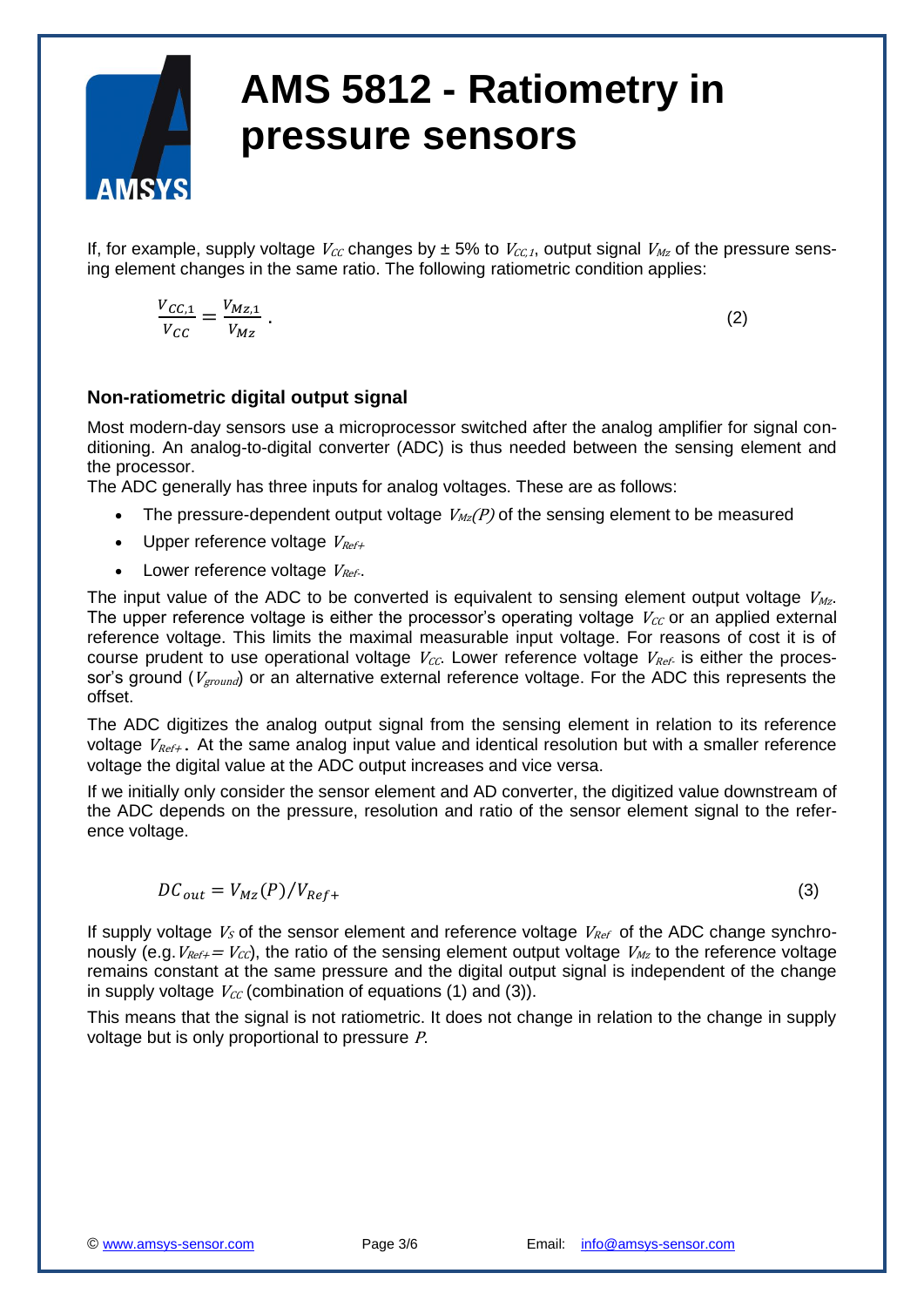

#### <span id="page-3-0"></span>**Ratiometric analog output signal**

If we now look at the further path of the AMS 5812 signal, the digitized signal must be changed into an analog signal by a DA converter (DAC; *Figure 3*). The DAC converts the digital signal into an analog signal in relation to its reference voltage. At the same digital input value and identical resolution the analog output drops at a smaller DAC reference voltage  $V_{Ref+DAC}$ . Under the same conditions the signal becomes larger when the reference voltage increases.



 *Figure 3: schematic circuit diagram of a ratiometric pressure sensor*

The reference voltages of the ADC and DAC,  $V_{Ref+ADC}$  and  $V_{Ref+DAC}$ , are both connected to supply voltage  $V_{CC}$  on the AMS 5812. This means that a change in  $V_{CC}$  causes a synchronous change in the sensing element output signal on the one hand and in the digital signal, converted back into an analog voltage, on the other. All told, the analog output voltage of the AMS 5812 is therefore ratiometric to the supply voltage.

The digital signal generated by the ADC and processed by the microcontroller, however, is not ratiometric to the supply voltage.

The additional D/A conversion necessary on the AMS 5812 also explains why the resolution of the digital signal on this OEM sensor is 14 bits, whereas that of the analog output signal is only 11 bits.

The following applies for the ratiometric signal from ratiometric condition (2) at  $V_{CC} = 5$  V:

$$
V_{out,1}(P,V_{CC,1}) = V_{out}(P,V_{CC}) \cdot \frac{V_{CC,1}}{V_{CC}} = V_{out}(P,V_{CC}) \cdot \frac{V_{CC,1}}{5V}
$$
(4a)

If, for instance, on the AMS 5812 a specific value of  $V_{OUT} = 0.5$  V is expected at a supply voltage of  $V_{CC}$  = 5 V for zero pressure  $P_0$ , the following applies for  $V_{CC}$  = 5 V  $\pm$  5%:

$$
V_{out,1}(P_0, V_{CC,1}) = 0.5V \cdot \frac{V_{CC,1}}{5V} = 0.5V \cdot \pm 1.05 = 0.5V \pm 0.025V
$$
 (4b)

This value is the correct output signal generated by  $V_{CC,1}$ .

This specifically means that the stability of the output signal is directly dependent on the stability of the supply voltage.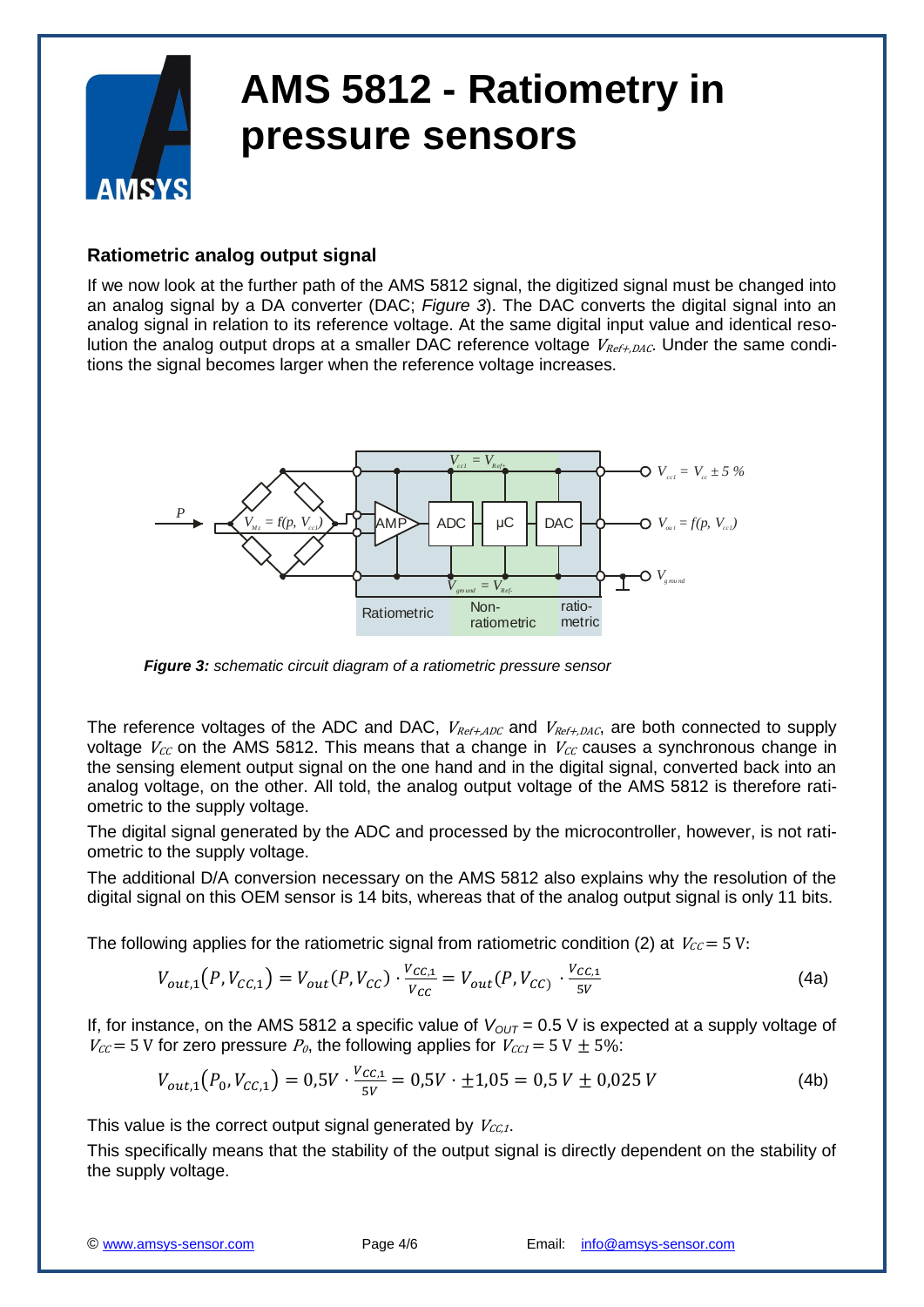

#### <span id="page-4-0"></span>**Ratiometric error**

A ratiometric error is often stipulated on datasheets for ratiometric sensors. This describes the deviation of the measurement (output signal) from the value accrued in equation (4). Here, the following applies:

 $\frac{V_{out,1}(measured) - V_{out,1}(P,V_{CC,1})}{V_{out,1}(P,V_{C,1})} \cdot 100\% = rationalireerror$  (5)  $V_{out 1}(P,V_{CC 1})$ 

The ratiometric error is not to be confused with the deviation of the output signal at  $V_{CC}$  with the output value at  $V_{CC,1}$ .

#### <span id="page-4-1"></span>**Non-ratiometric pressure sensors**

The demand for ratiometry stems from the behavior of sensing elements in the sensors used in the automotive industry. When the on-board 5 V supply voltage changes, engineers have to be certain that this is accounted for in the sensor's corresponding output value.

As many ratiometric sensors in vehicles are powered by a central voltage supply, they can all be uniformly corrected by the amount of fluctuation in voltage and thus synchronized. Furthermore, there is no need for an appropriate reference for each sensor – which is a not inconsiderable factor in modern vehicles with their multitude of sensors.

The typical output signal of a sensor with a  $5 \vee$  supply, common in the automotive industry and also found on the AMS 5812, ranges from 0.5 to 4.5 V. Here, ratiometry means that the signal can change with the voltage supply of 5 V by  $\pm$  5% within the permissible range.

The advantage of this 0.5–4.5 V output signal, among other things, lies in its voltage levels. If the output signal measures  $< 0.3$  V or  $> 4.7$  V, for example, there is an error in sensor behavior which is thus detected electrically (the levels of 0.3 V and 4.7 V are accrued by calculating the permissible fluctuation in supply voltage of  $\pm$  5%).



*Figure 4: differential pressure transmitter AMS 4711*

Sensors which permit a large supply voltage range (e.g.  $V_{CC}$  = 10–30 V) or sensors which operate on supply voltages of  $> 6$  V have a stabilized 3 V or 5 V controller to power the internal electronic signal conditioning unit (CMOS IC). As there is no danger posed by a fluctuation in supply voltage here, the condition of ratiometry does not have to be taken into account.

This is how differential pressure transmitter AMS 4711 [\[4\]](#page-5-0) from *Figure 4* works, for example, with supply voltages which range from 8–36 V, thus satisfying industrial requirements. This sensor has an internal 5.5 V controller which powers the sensing element and ASIC. It can therefore generate a non-ratiometric output signal of 5 V.